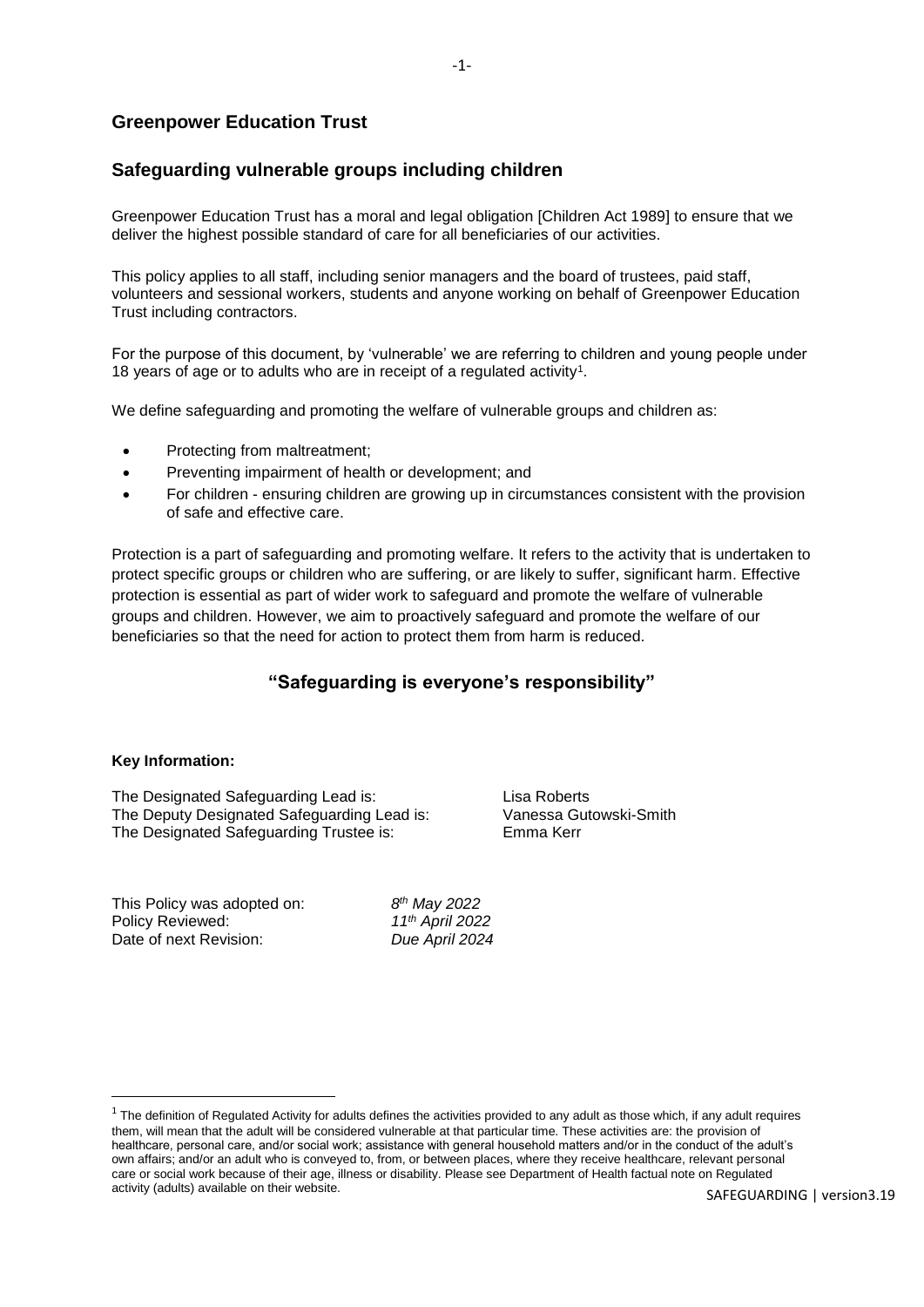### **1. Policy Statement**

- 1.1 The purpose of this policy is to:
- 1.1.1 Protect children and vulnerable adults who receive Greenpower Education Services; and
- 1.1.2 Provide a secure framework for all staff, Trustees and volunteers with the overarching principles that guide our approach to safeguarding and child protection.
- 1.2 Greenpower Education Trust believes that a child or vulnerable adult should never experience abuse of any kind. This Policy therefore:
- 1.2.1 Recognises the responsibility of all those involved in Motor Sport and our associated activities (professional and volunteers) to safeguard and promote the interests and wellbeing of the children and young competitors with whom they are working;
- 1.2.2 Provides a framework on the recruitment, selection, suitability and deployment of individuals working with young people;
- 1.2.3 Emphasises the value of working closely in partnership with other mentors, officials, parents, professionals and volunteers to protect children and young competitors from harm and discrimination;
- 1.2.4 Acknowledges that abuse does take place in sport and that raising awareness and understanding of the main forms of abuse and establishing communication and reporting procedures if abuse is suspected will further safeguard the young drivers, mentors, volunteers and all others working within Motor Sport; and
- 1.2.5 Commits to sharing information about concerns with all relevant parties and agencies as appropriate while treating all beneficiaries with respect regardless of age, disability, gender, race heritage, religious belief, sexual orientation or identity.
- 1.3 The Policy and Guidelines as agreed are seen as a live document, capable of being reviewed and amended according to need on an ongoing basis. For the sake of continuity and consistency, any review period other than that occasioned by changes in the enabling Act(s) should not be less than one year.
- 1.4 The Greenpower Education Trust welcomes any written comments or suggestions regarding the Policy and Guidelines, and their application, at any time.

### **2. Legal Framework**

- 2.1This policy has been drawn up on the basis of law and guidance that seeks to protect children namely:
	- Children Act 1989
	- United Convention of the Rights of the child 1991
	- Data Protection Act 1998
	- Human Rights Act 1998
	- Sexual Offences Act 2003
	- Children Act 2004
	- Safeguarding Vulnerable Groups Act 2006
	- Protection of Freedoms Act 2012
	- Children and Families Act 2014
	- Special educational needs and disability (SEND) code of practice: 0-25 years statutory guidance for organisations which work with and support children and young people who have special educational needs or disabilities; HM Government 2014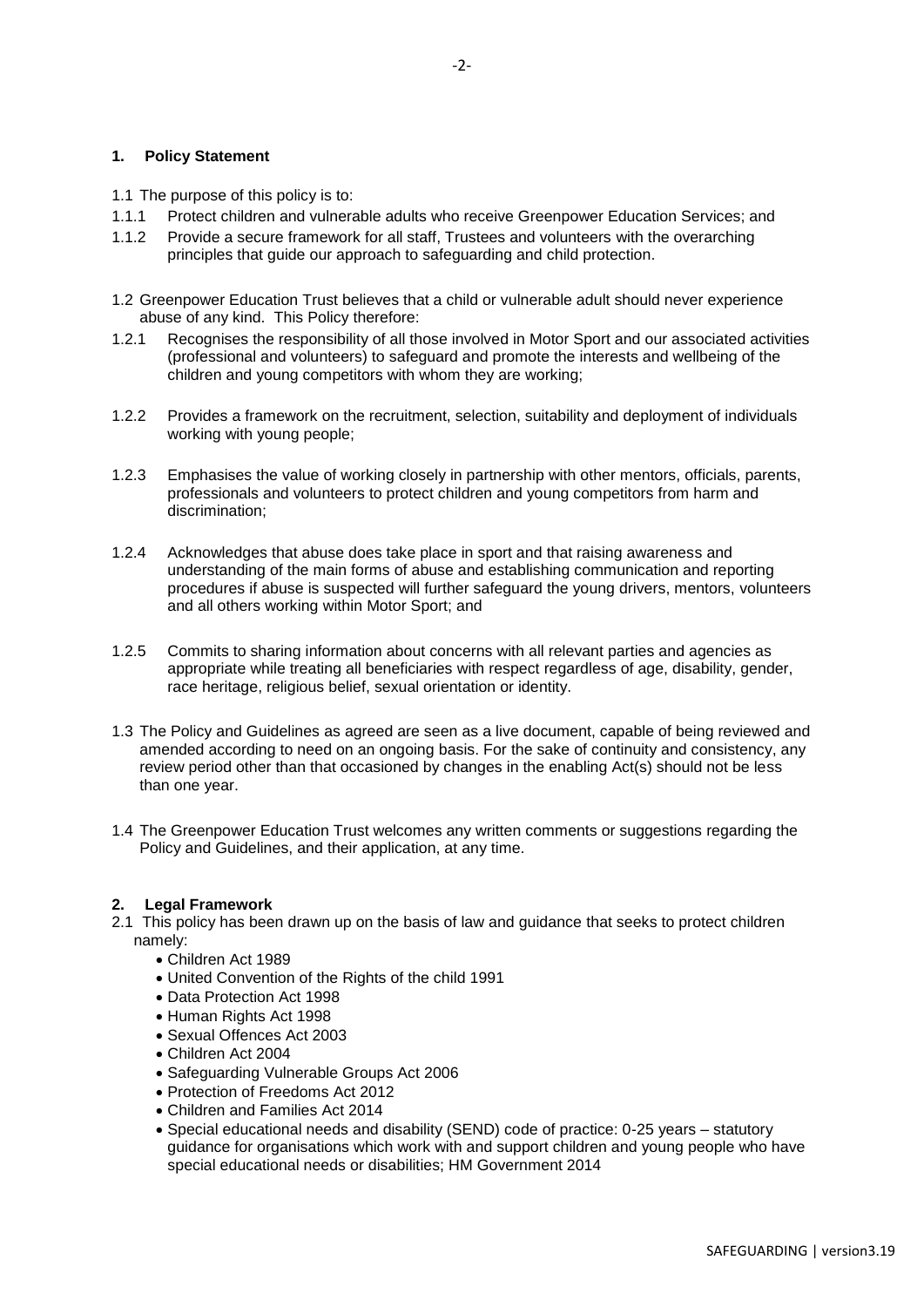- Working together to safeguarding children: a guide to inter-agency working to safeguard and promote the welfare of children; HM Government 2015
- keeping children safe in Education Sept 2016
- 2.2 This policy should be read alongside our policies and procedures on:
	- Recruitment, induction and training
	- Code of conduct
	- Complaints
	- Whistle blowing
	- Health and Safety
	- Equal opportunities
	- Data Protection
	- E-safety
	- Lone Working

## **3. Recognising Abuse**

- 3.1 It is not always easy to spot when children have been abused even for the most experienced carers. However, some of the more typical symptoms, which should trigger your suspicions would include:
	- Unexplained or suspicious injuries such as bruising, cuts or burns, particularly if situated on a part of the body not normally prone to such injuries.
	- Sexually explicit language or actions.
	- A sudden change in behaviour (e.g. becoming very quiet, withdrawn or displaying sudden outbursts of temper).
	- The child describes what appears to be an abusive act involving him/her.
	- A change observed over a long period of time (e.g. the child losing weight or becoming increasingly dirty or unkempt).
	- A general distrust and avoidance of adults, especially with whom a close relationship would be expected.
	- An unreasonable reaction to normal physical contact.
	- Difficulty in making friends or abnormal restrictions on socialising with others.
- 3.2 However, it is important to note that a child could be displaying some or all of these signs or behaving in a way which is worrying - this does not necessarily mean the child is being abused. Similarly, there may not be any signs, you may just feel something is wrong. If you are worried, it is NOT your responsibility to decide if it is abuse BUT it is your responsibility to act on your concerns and do something about it.
- 3.3 There are four types of child abuse as defined in 'Working Together to Safeguard Children' (2015).
- 3.3 .1 Physical Abuse May involve hitting, shaking, throwing, poisoning, burning/scalding, drowning, suffocating, or otherwise causing physical harm to a child. Physical harm may also be caused when a parent or carer fabricates the symptoms of, or deliberately induces, illness in a child.
- 3.3.2 Emotional Abuse Is the persistent emotional maltreatment of a child such as to cause severe and persistent adverse effects on the child's emotional development. It may involve conveying to children that they are worthless or unloved, inadequate, or valued only insofar as they meet the needs of another person. It may include not giving the child opportunities to express their views, deliberately silencing them or 'making fun' of what they say or how they communicate. It may feature age or developmentally inappropriate expectations being imposed on children. These may include interactions that are beyond the child's developmental capability, as well as overprotection and limitation of exploration and learning, or preventing the child participating in normal social interaction. It may involve seeing or hearing the ill-treatment of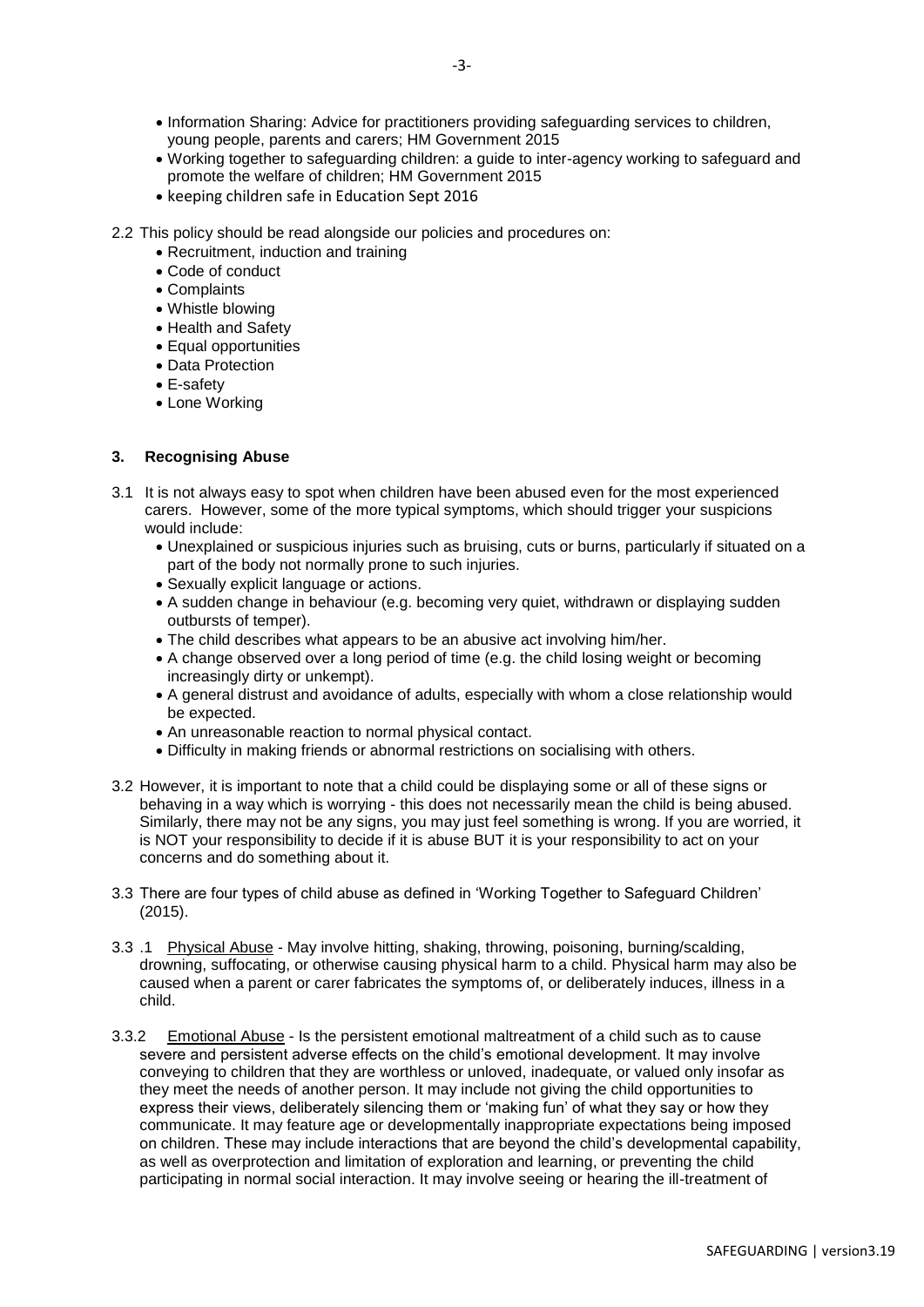another. It may involve serious bullying (including cyber bullying), causing children frequently to feel frightened or in danger, or the exploitation or corruption of children. Some level of emotional abuse is involved in all types of maltreatment of a child, though it may occur alone.

- 3.3.3 Sexual Abuse Involves forcing or enticing a child or young person to take part in sexual activities, not necessarily involving a high level of violence, whether or not the child is aware of what is happening. The activities may involve physical contact or non-contact activities, such as involving children in looking at, or in the production of, sexual images, watching sexual activities, encouraging children to behave in sexually inappropriate ways, or grooming a child in preparation for abuse (including via the internet). Sexual abuse is not solely perpetrated by adult males; women can also commit acts of sexual abuse, as can other children.
- 3.3.4 Neglect Is the persistent failure to meet a child's basic physical and/or psychological needs, likely to result in the serious impairment of the child's health or development.
- 3.4 Bullying and forms of bullying including prejudice based and cyber bullying is also abusive which will include at least one, if not two, three or all four, of the defined categories of abuse.

### **4. What should I do if there are allegations of abuse?**

4.1 Always:

- Stay calm ensure the child is safe and feels safe.
- Show and tell the child that you are taking what s/he says seriously.
- Reassure the child and stress that s/he is not to blame.
- Be honest, explain you will have to tell someone else to help stop the alleged abuse.
- Make a note of what the child has said as soon as possible after the event.
- Maintain confidentiality only tell others if it will help protect the child.
- 4.2 Never:
	- Rush into actions that may be inappropriate.
	- Make promises you cannot keep nothing can be 'kept a secret' or 'promise not to tell'.
	- Ask inappropriate questions, which may jeopardise any impending police investigation.
	- Take sole responsibility consult someone else (the person in charge or someone you can

trust) so you can begin to protect the child and gain support for yourself.

- 4.3 Taking appropriate action if you are worried about abuse is never easy it takes courage but it protects a young life. You may be upset about what the child has said or you may worry about the consequences of your actions. Sometimes people worry about children being removed from their families as a result of abuse but in reality this rarely happens. However, one thing is certain - you cannot ignore it. The effects of abuse on children can be devastating, especially if children are left unprotected or do not receive help to cope with the abuse.
- 4.4 The most serious effect is that children can and do die as a result of abuse. They can develop behavioural difficulties, problems at school, their development can be delayed and they can become depressed and withdrawn. Some of these problems, if left untreated, can persist into adulthood.
- 4.5 When recording information, it is important that you do not carry the process beyond gathering information about the allegation, into beginning an investigation. Unnecessary interviews with child complainants could prejudice the integrity of evidence that may eventually have to be presented in court.
- 4.6 There are particular problems with regard to gaining information from children with limited communication skills. Care should be taken that appropriate means are used to find out what the allegation is about without "leading" the child.
- 4.7 The environment for recording information needs to be considered carefully. Try and ensure that you are in sight of another adult, but that your conversation won't be overheard. You also need to be careful about physical contact during an interview because it may not be what the child wants.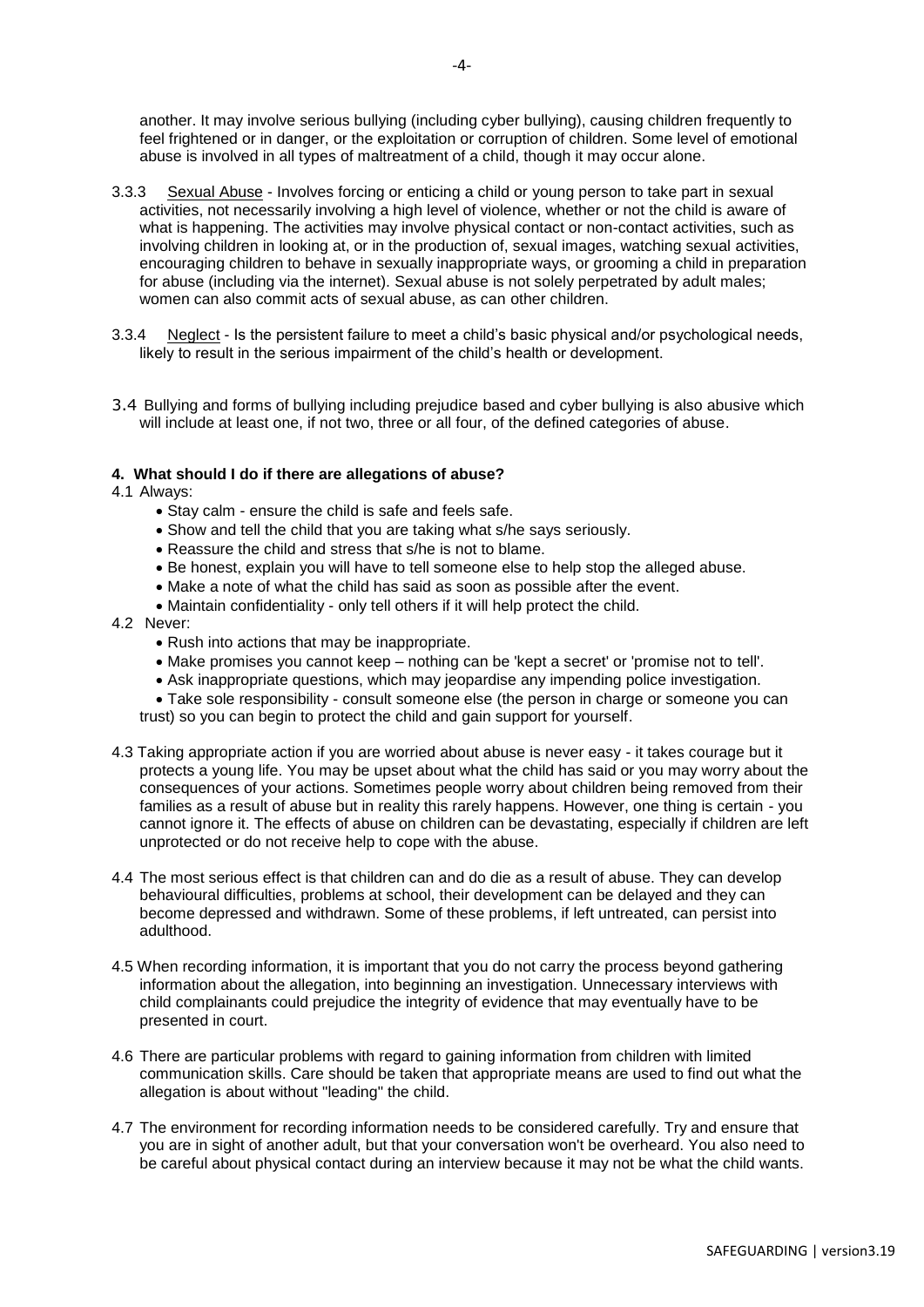The rule is to let the child initiate any actions and to remain positive and supportive throughout.

### **5. Reporting Concerns**

- 5.1 In the first instance, if a member of staff has a concern about a vulnerable child/adult, they should report this immediately to the Designated Safeguarding Lead (DSL). However insignificant you think your concern might be pass it on to your DSL. It may only be a small bit of information, but it helps to form a bigger picture.
- 5.2 If the DSL is not available concerns should be reported to the Deputy Designated Safeguarding Lead (DDSL) or the Secretary of the Meeting (SoM). Any concerns raised via the DDSL, or the SoM will be reported back to the DSL to make any further reports, second party notifications or possible referrals.
- 5.3 If there is an immediate concern about the welfare of a child or a member of their family and there is no DSL, DDSL or SoM available, **any** member of staff can phone the Multi-Agency Safeguarding Hub (MASH). They are a single point of contact for all safeguarding concerns regarding children and young people in each county which includes front door access for Early Help. You will need to contact the relevant MASH for where the child/adult lives, if in doubt call the **police**. Contact details for West Sussex are:
	- Email: [MASH@westsussex.gcsx.gov.uk](mailto:MASH@westsussex.gcsx.gov.uk)
	- Telephone: 01403 229 900
	- Out of Hours: 0330 222 6664
- 5.4 Report any such action to the DSL as soon as possible. The DSL will keep records of ALL concerns. The DSL will confer closely with the Designated Safeguarding Trustee (DST) to ensure all procedures have been adequately followed and decide if any issues need to be raised with the Charity Commission.

### **6. Roles and Responsibilities**

- 6.1 The DSL is the central point of contact for all staff. They should be formally trained and be:
	- Confident in knowing what to do and where to go if you have concerns;
	- Able to keep records up to date, safely and securely;
	- Making sure that all staff and trustees are aware of their safeguarding responsibilities;
	- The initial point of contact for external agencies in relation to safeguarding issues; and
	- Promoting awareness of safeguarding in relation to the children, all staff, the governing body and parents.
- 6.2 The DDSL should be trained to the same level as the DSL.
- 6.3 The DST is the link between the staff and the board of Trustees and should ensure strong governance through:
	- Planned work of the organisation so as to minimise situations where the abuse of children can occur;
	- Appointing DST/DSL/DDSL and providing clear job roles;
	- Ensuring policies are appropriate, proportional, implemented and reviewed on a regular basis in line with current legislation;
	- Reviewing concerns in-line with procedures and current policy;
	- Training staff and volunteers, line-managers or supervisors, and policy makers in the prevention of child abuse; and
	- Creating a culture which allow children's complaints to be heard.

## **7. Allegations against staff**

7.1 Never let allegations by a child or young person go unrecorded or unreported, including any made against you. If you receive a disclosure, about an adult colleague, it is important to reassure the child that what he says will be taken very seriously and everything possible done to help.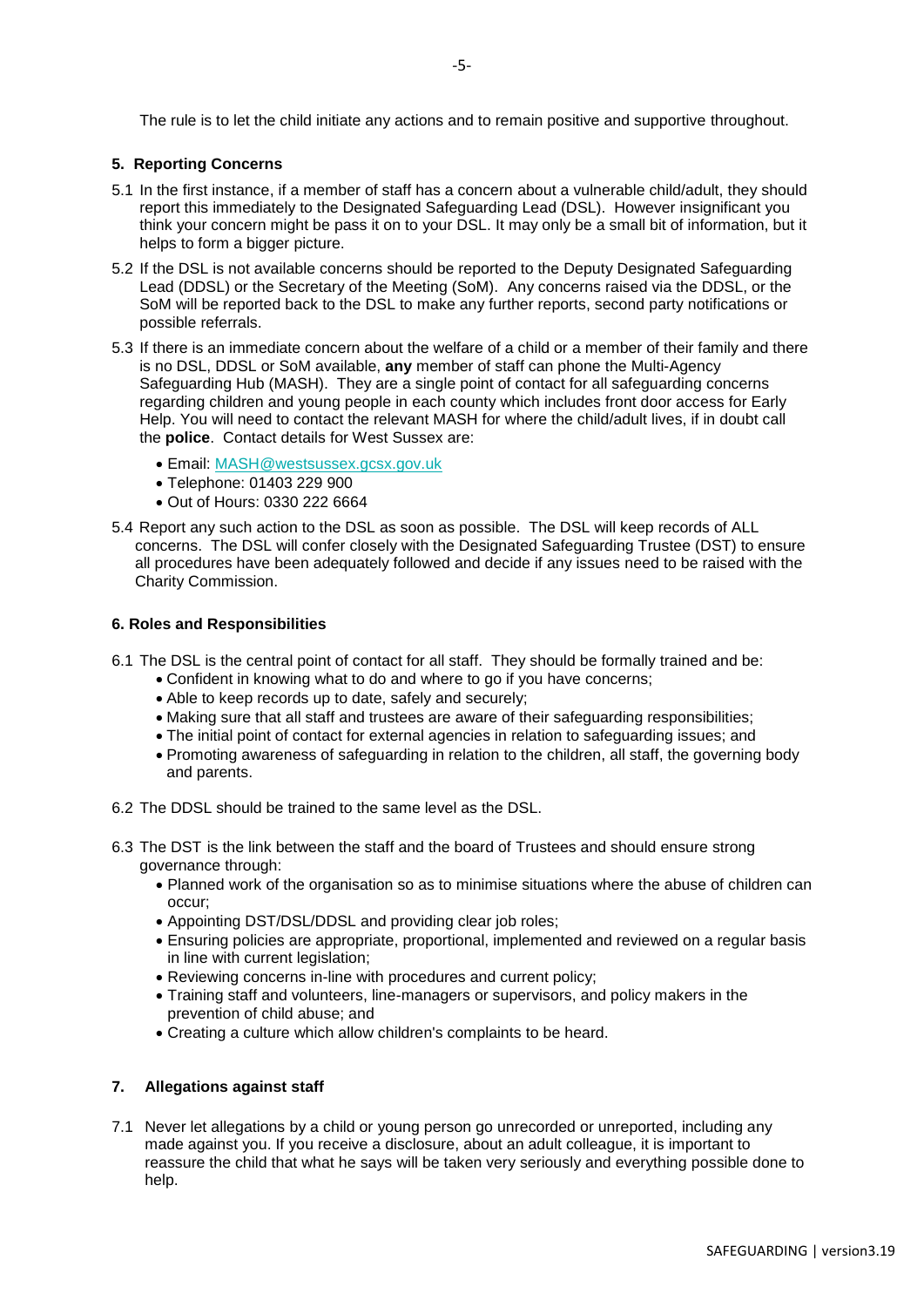- 7.2 In all instances the DSL must be informed. If the DSL is not available then the DDSL should be advised.
- 7.3 If the allegation concerns the DSL then the CEO and DST must be informed.
- 7.4 In all situations regarding an allegation of abuse against a member of staff / volunteer / trustee Greenpower Education Trust must not act alone and must seek advice and make a referral where necessary.
- 7.5 In such circumstances our DSL, or DST (if the allegation is against the DSL) will:
	- Contact the LADO in the relevant county for advice; the LADO for West Sussex County Council are:

Miriam Williams and Donna Tomlinson.Tel: 0330 222 6450 The Assistant LADO is Sally Arbuckle Tel: [01403229900](tel: 01403229900       )  LADO Service email address: [LADO@WestSussex.gov.uk](mailto:LADO@WestSussex.gov.uk)

- consider the safeguarding arrangements of the child or young person to ensure they are not in contact with the alleged abuser;
- contact the parents or carers of the child/young person **if** advised to do so by the LADO;
- consider the rights of the staff member for a fair and equal process of investigation;
- ensure that the appropriate disciplinary procedure is followed, including whether suspending a member of staff from work until the outcome of any investigation is deemed necessary;
- act on any decision made in any strategy meeting; and
- advise the Disclosure and Barring Service (DBS) and any other appropriate regulatory or professional body where a member of staff has been disciplined or dismissed as a result of the allegations founded, or would have been if they have resigned.

## **8. Good Practice Guide**

### 8.1 Senior Officials

Child abuse is a very difficult situation for senior officials. Having the right systems in place can help all concerned. Abusers have great difficulty operating in a well-run organisation with good quality management and training.

- 8.1.1 Taking leadership responsibility for the organisation's Safeguarding and Child Protection arrangements; this includes assisting the DSL with the S175/157 safeguarding selfassessment on an annual basis.
- 8.1.2 That they are up to date with emerging issues in Safeguarding and recognise the strategies by the Local Authority.
- 8.1.3 Ensuring that there is an Essential Trustee for Child Protection and Safeguarding and this person has received appropriate training for their role.
- 8.1.4 The designated safeguarding Trustee regularly reviews safeguarding within the organisation and includes within visits regular discussions with staff and beneficiaries of services.
- 8.1.5 Ensuring that there is a DSL for Child Protection, appointed from the Senior Management Team and a DDSL.
- 8.1.6 That the DSL/DDSL are fully equipped to undertake the Safeguarding role and that they have access to the appropriate training and that this is updated with certified training every two years.
- 8.1.7 Safeguarding is an agenda item at a Trustee meeting at least once a year.
- 8.1.8 That there are procedures in place in handling allegations against Staff, Volunteers and Governors and any concerns staff and volunteers have (including concerns about the organisation) are brought to the attention of the Local Authority Designated Lead (LADO) in every case.
- 8.1.9 That there is a current whistle blowing policy in place.
- 8.1.10 That all Staff, (including volunteers and frequent visitors) who will be working for Greenpower Education Trust are given a mandatory induction which refers to safeguarding issues and where to find the policies and procedures.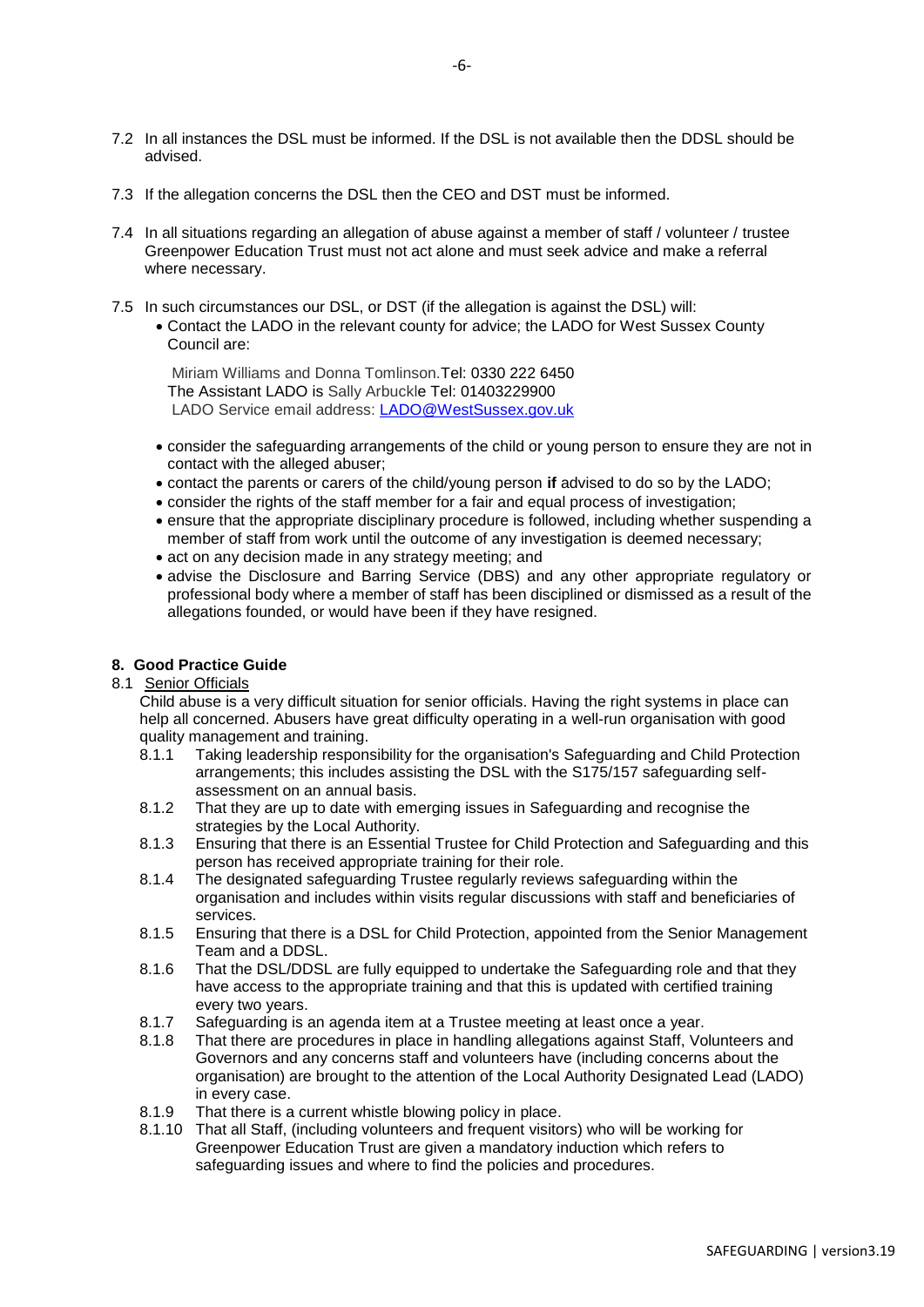- 8.1.11 That all Staff have regular reviews of their own practice to ensure ongoing personal/professional development.
- 8.1.12 That the board understand the need to identify trends and patterns regarding safeguarding concerns.
- 8.1.13 Making sure that the Child Protection/Safeguarding Policy is available to all beneficiaries including displaying on the website.
- 8.1.14 That all relevant safeguarding policies are reviewed on a regular basis and that all legislative changes as well as changes to mandatory national guidance and local processes are reflected within the relevant policies and procedures.

### 8.2 Mentors/Volunteers/All Staff

- 8.2.1 Child abuse, particularly sexual abuse, can arouse strong emotions in those facing such a situation. It is important to understand these feelings and not allow them to interfere with your judgement about any action to take. Abuse can occur within many situations including the home, school and the sporting environment. Some individuals will actively seek employment or voluntary work with young people in order to harm them. A mentor, teacher, official or volunteer may have regular contact with young people and be an important link in identifying cases where a young person needs protection. All suspicious cases of poor practice should be reported to Greenpower Education Trust.
- 8.2.2 All personnel in sport should be encouraged to demonstrate exemplary behaviour in order to protect themselves from false allegations. The following are common sense examples of how to create a positive culture and climate within sport:

• Always working in an open environment (e.g. avoiding private or unobserved situations and encouraging an open environment (e.g. No secrets).

- Treating all young people/disabled adults equally, and with respect and dignity
- Always putting the welfare of each young person first, before winning or achieving goals.

 Maintaining a safe and appropriate distance with participants (e.g. It is not appropriate to have an intimate relationship with a child or to share a room with them).

• Building balanced relationships based on mutual trust which empowers children to share in the decision-making process.

Making sport fun, enjoyable and promoting fair play.

 Ensuring that if any form of manual/physical support is required, it should be provided openly and according to guidelines provided by the MSA. Care is needed as it is difficult to maintain hand positions when the child is constantly moving. Young people should always be consulted and their agreement gained. Some parents are becoming increasingly sensitive about manual support and their views should always be carefully considered.

- Keeping up to date with the technical skills, qualifications and insurance.
- Involving parents/carers wherever possible.
- Being an excellent role model this includes not smoking or drinking alcohol in the company of young people.
- Giving enthusiastic and constructive feedback rather than negative criticism.
- Recognising the developmental needs and capacity of young people and disabled adults avoiding excessive training or competition and not pushing them against their will.

• Securing parental consent in writing to acting in loco parentis, if the need arises to give permission for the administration of emergency first aid and/or other medical treatment

Awareness of any medicines being taken by participants, or existing injuries.

• Keeping a written record of any injury that occurs, along with the details of any treatment given.

• Requesting written parental consent if organisation officials are required to transport young people in their cars.

### 8.2.3 You should never:

- Engage in rough, physical or sexually provocative games, including horseplay.
- Allow or engage in inappropriate touching of any form.
- Allow children to use inappropriate language unchallenged.
- Make sexually suggestive comments to a child, even in fun.
- Let allegations a child makes go unchallenged or unrecorded; always act.
- Do things of a personal nature that children can do for themselves.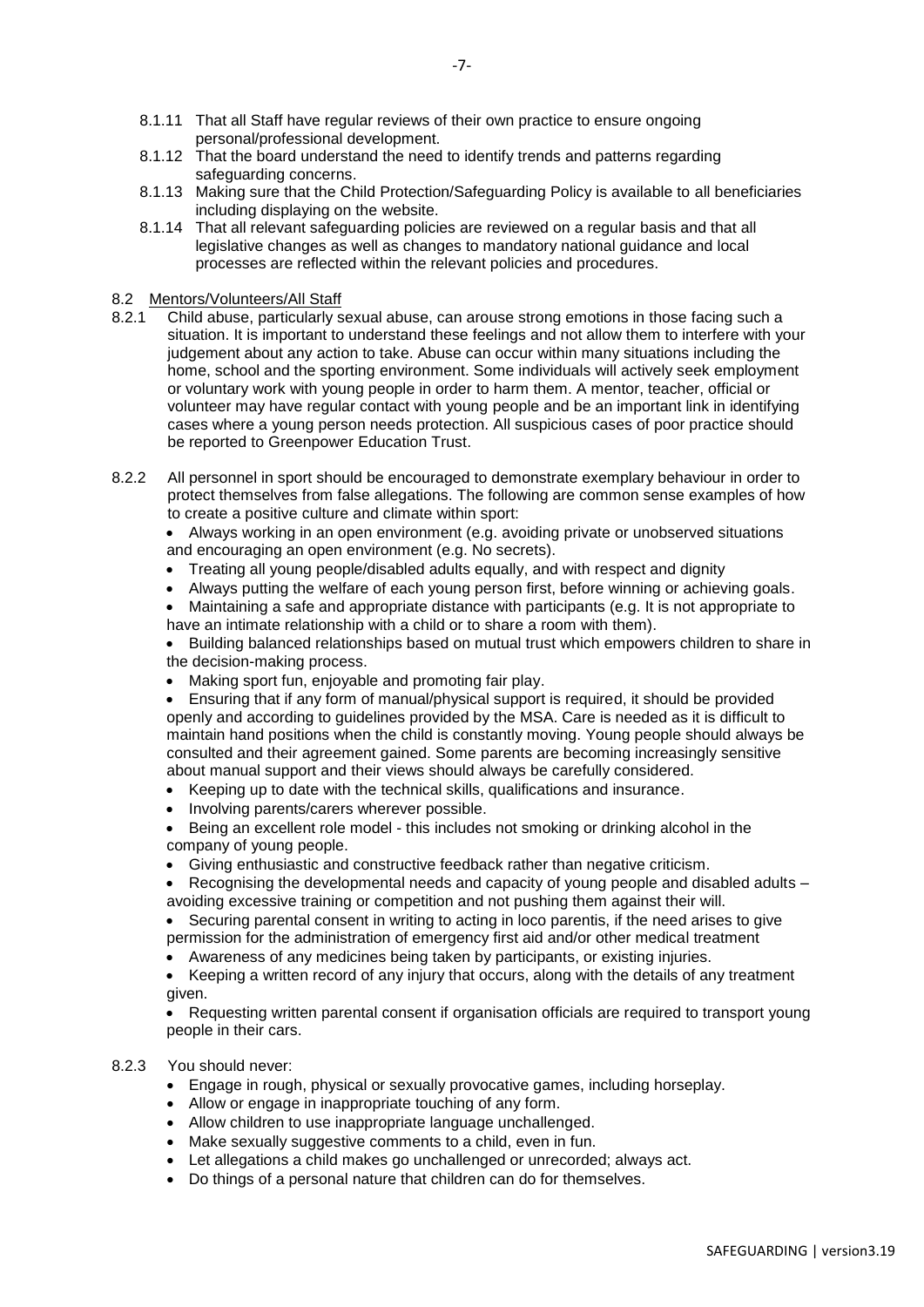8.2.4 However, it may be sometimes necessary for staff/ volunteers to do things of a personal nature for children, particularly if they are very young or disabled. These tasks should only be carried out with the full understanding and consent of parents. In an emergency situation, which requires this type of help, parents should be fully informed. In such situations, it is important to ensure all staff/volunteers are sensitive to the child and undertake personal care tasks with the utmost discretion. In addition, medical consent should be obtained in the event where medication or treatment is required to be administered in the absence of the parent/guardian; this includes hospitalisation. Such procedures would cover the organisation from accusations of neglect.

## 9. **Guidelines for Use of Photographic Filming Equipment at Events**

- 9.1 There is evidence that some people have used sporting events as an opportunity to take inappropriate photographs or film footage of young and disabled participants in vulnerable positions. Greenpower Education Trust adheres to the appropriate guidelines given below:
- 9.1.1 Students or amateur photographers/film/video operators wishing to record the event and not part of a participating team should seek accreditation with the event organiser by producing their student club or registration card and a letter from their club/educational establishment outlining their motive for attending the event.
- 9.1.2 All other spectators wishing to use photographic/film/video equipment with a telescopic or zoom lens should register their intent with Greenpower at the event.
- 9.1.3 Accreditation procedure: a system is in place whereby a record is made of the individual's name and address. Professionals should register prior to the event and their identification details should be checked with the issuing authority prior to the event. On registering, promoters of events should consider issuing an identification label on the day, which can serve to highlight those who have accreditation but must ensure that where regular events occur, the identifying label is changed to prevent unofficial replication.
- 9.1.4 Public information: the specific details concerning photographic/video and filming equipment should, where possible, be published prominently in event programmes and must be announced over the public address system prior to the start of the event.
- 9.1.5 The recommended wording is: In line with the recommendation in the Organisation's Child Protection Policy, the promoters of this event request that any person wishing to engage in any video, zoom or close-range photography should register their details with staff at the Race Administration desk before carrying out any such photography. The promoter reserves the right of entry to this event and reserves the right to decline entry to any person unable to meet or abide by the organiser's conditions.
- 9.1.6 If you have concerns: if you are concerned about any photography taking place at an event, contact the event organiser (SoM) and discuss it with them. If appropriate the person about whom there are concerns should be asked to leave and the facility managers should be informed.
- 9.1.7 Videoing as a coaching aid: there is no intention to prevent club mentors, volunteers and teachers using video equipment as a legitimate coaching aid. However, participants and their parents/carers should be aware that this is part of the programme and care should be taken in the storing of such films.

### **10. Safer Recruitment**

Greenpower Education Trust operates safer recruitment procedures including making sure that:

- statutory duties to undertake required checks on staff who work with children are complied with in line with the Disclosure and Barring Service requirements for Regulated Activity; Teachers' Prohibition Orders; the Child Care Act 2006 and Childcare (Disqualification) Regulations 2009
- statutory guidance relating to volunteers is followed
- at least one member of the recruitment panel members has undertaken safe recruitment training through an accredited training programme

### **11. Disclosure and barring Service**

11.1 Whilst being able to access criminal records can be seen as a positive move for organisations in the private and voluntary sectors, it is important not to see it in isolation. The DBS has been set up to increase access to information, in order to help provide protection for children and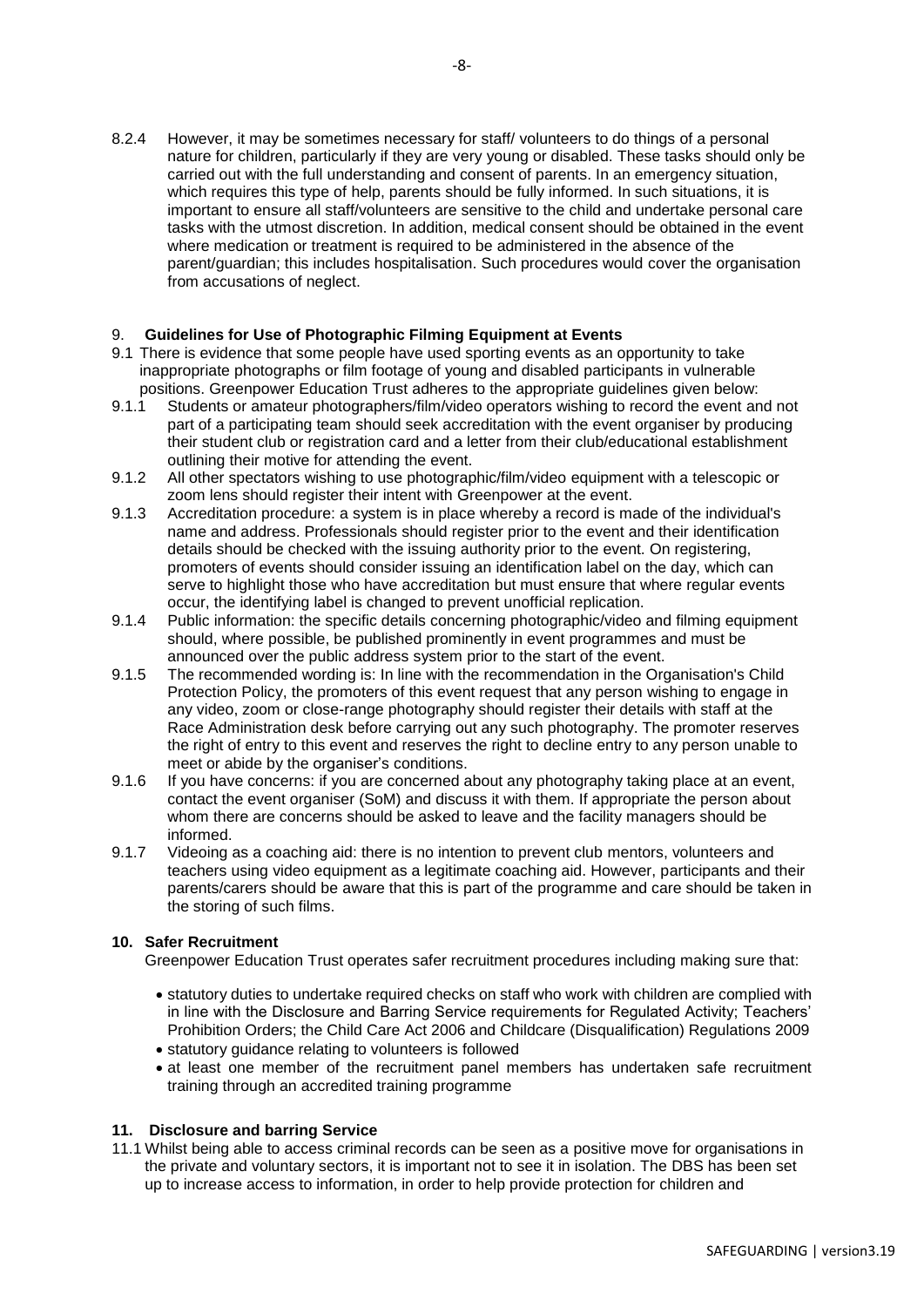vulnerable people against those who might wish to harm them. The aim is to make justifiable levels of information available to people responsible for recruitment decisions so that they can decide for themselves if someone has an unsuitable background. Greenpower Education Trust will request DBS checks for all employees and any volunteers working unsupervised with children.

- 11.2 As an organisation using the Disclosure and Barring Service to help assess the suitability of applicants for positions of trust, Greenpower complies fully with the DBS Code of Practice regarding the correct handling, use, storage, retention and disposal of disclosures and disclosure information.
- 11.3 It also complies fully with its obligations under the Data Protection Act 1998 and other relevant legislation pertaining to the safe handling, use, storage, retention and disposal of disclosure information and has written policy on these matters, which is available to those who wish to see it on request.
- 11.4 Disclosure information is kept securely, in lockable, non-portable, storage containers with access to strictly controlled and limited to those who are entitled to see it as part of their duties.
- 11.5 In accordance with Section 124 of the Police Act 1997, disclosure information is only passed to those who are authorised to receive it in the course of their duties. Greenpower maintains a record of all those to whom disclosures or disclosure information has been revealed and it is a criminal offence to pass this information to anyone who is not entitled to receive it.
- 11.6 Disclosure information is only used for the specific purpose for which it was requested and for which the applicant's full consent has been given.
- 11.7 Once a recruitment (or other relevant) decision has been made, Greenpower does not keep disclosure information for any longer than is necessary. This is generally for a period of up to six months, to allow for the consideration and resolution of any disputes or complaints. If, in very exceptional circumstances, it is considered necessary to keep disclosure information for longer than six months, Greenpower will consult DBS about this and will give full consideration to the data protection and human rights of the individual before doing so. Throughout this time, the usual conditions regarding the safe storage and strictly controlled access will prevail.
- 11.8 Once the retention period has elapsed, Greenpower will ensure that any disclosure information is immediately destroyed by secure means, e.g. by shredding. While awaiting destruction, disclosure information will not be kept in any insecure receptacle (e.g. waste bin). Greenpower will not keep any photocopy or other image of the disclosure or any copy or representation of the contents of a disclosure. However, notwithstanding the above, they may keep record of the date of issue of a disclosure, the name of the subject, the type of disclosure request, and the position for which the disclosure was requested, the unique reference number of the disclosure and the details of the recruitment decision taken.

### **12. Complaints Procedure**

Any individual or organisation wishing to make a complaint against a Greenpower employee or volunteer, within the context of this Policy should follow the procedure below:

- Report the matter to the employer of the person concerned and to the Greenpower DSL. (NB. Employer in this instance refers to the parent club/organisation at which the event is taking place).
- Complaints that refer to the protection of children should be dealt with in accordance with the procedures in this policy.

#### **13. Geographical variations**

- 13.1 The Greenpower Policy has been written as an umbrella document for universal application across the United Kingdom and its British Islands. However, it is acknowledged and understood that different legislatures may impose varying interpretations and indeed content to the requirements of the Children Acts specifically for England and Wales.
- 13.2 In such cases, the requirements of the Greenpower Safeguarding Policy should be viewed as a minimum requirement, and it is the responsibility of the individual Associations and Clubs